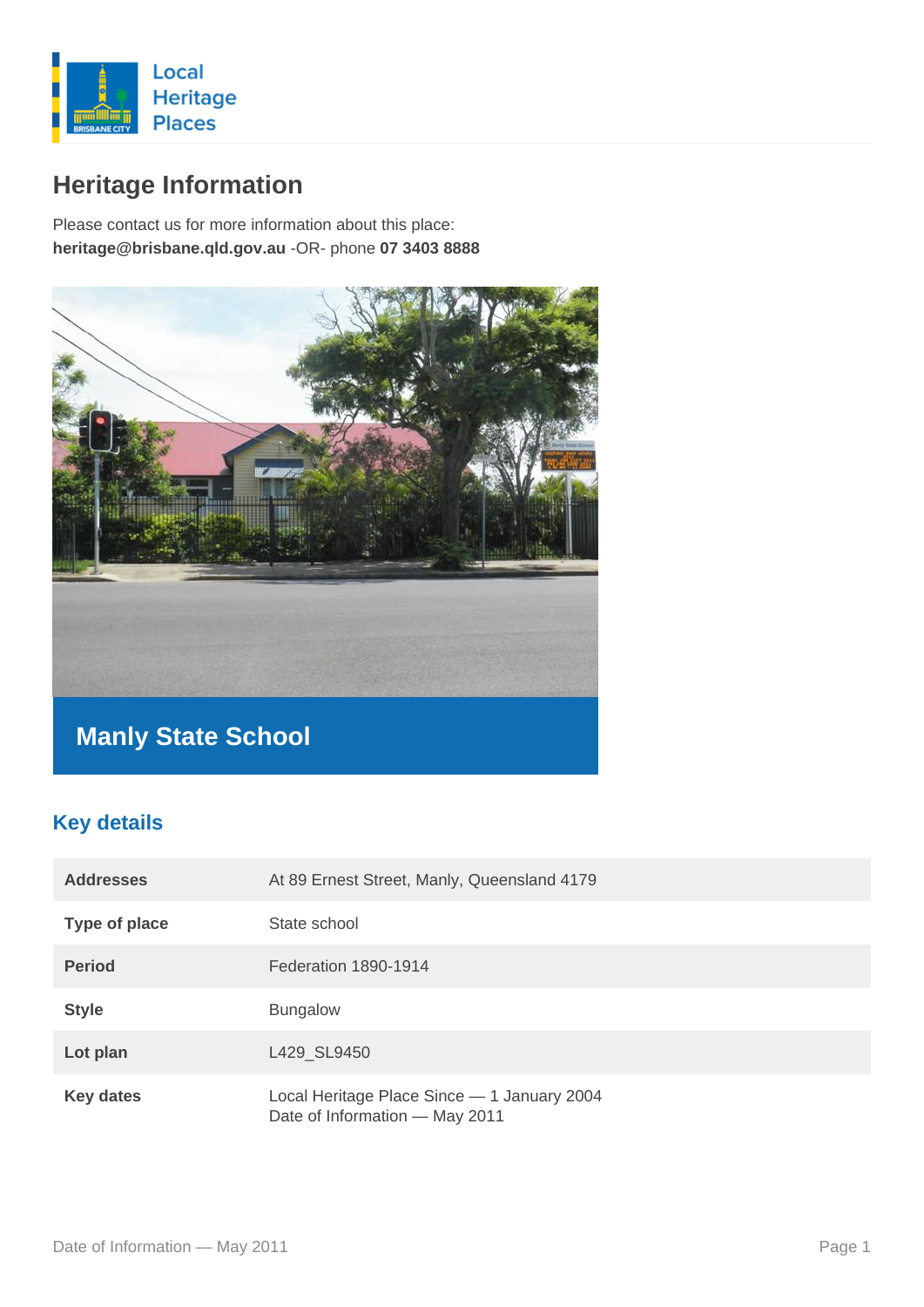Manly State School opened in July 1910, providing an additional educational facility in the growing Wynnum-Manly area. The Manly community began campaigning for a local school in 1907, purchasing and clearing allotments of land on a hill overlooking the water. Despite protests from Wynnum South against another school in the area (the Wynnum school had opened in 1894), the Manly school was approved and a timber classroom building was constructed in 1909. On its opening there were just over 100 enrolled pupils, but the addition of another 200 students within the next few years forced the construction of a second classroom in 1914. Extra classrooms were built as Manly became more densely populated and the school's enrolment increased. Manly School, which celebrated its centenary in 2010 with the opening of new and refurbished buildings, has continued to provide education for children in the Manly area since the 1910s.

### **References**

- 1. National Library of Australia, Trove newspapers, Brisbane Courier, The Queenslander, Courier Mail
- 2. Manly State School (website)
- 3. Queensland State Archives, Manly State School

#### **Copyright Brisbane City Council**

**Note:** This information has been prepared on the basis of evidence available at the time including an external examination of the building. The statement of significance is a summary of the most culturally important aspects of the property based on the available evidence, and may be re-assessed if further information becomes available. The purpose of this information is to provide an informed evaluation for heritage registration and information. This does not negate the necessity for a thorough conservation study by a qualified practitioner, before any action is taken which may affect its heritage significance.